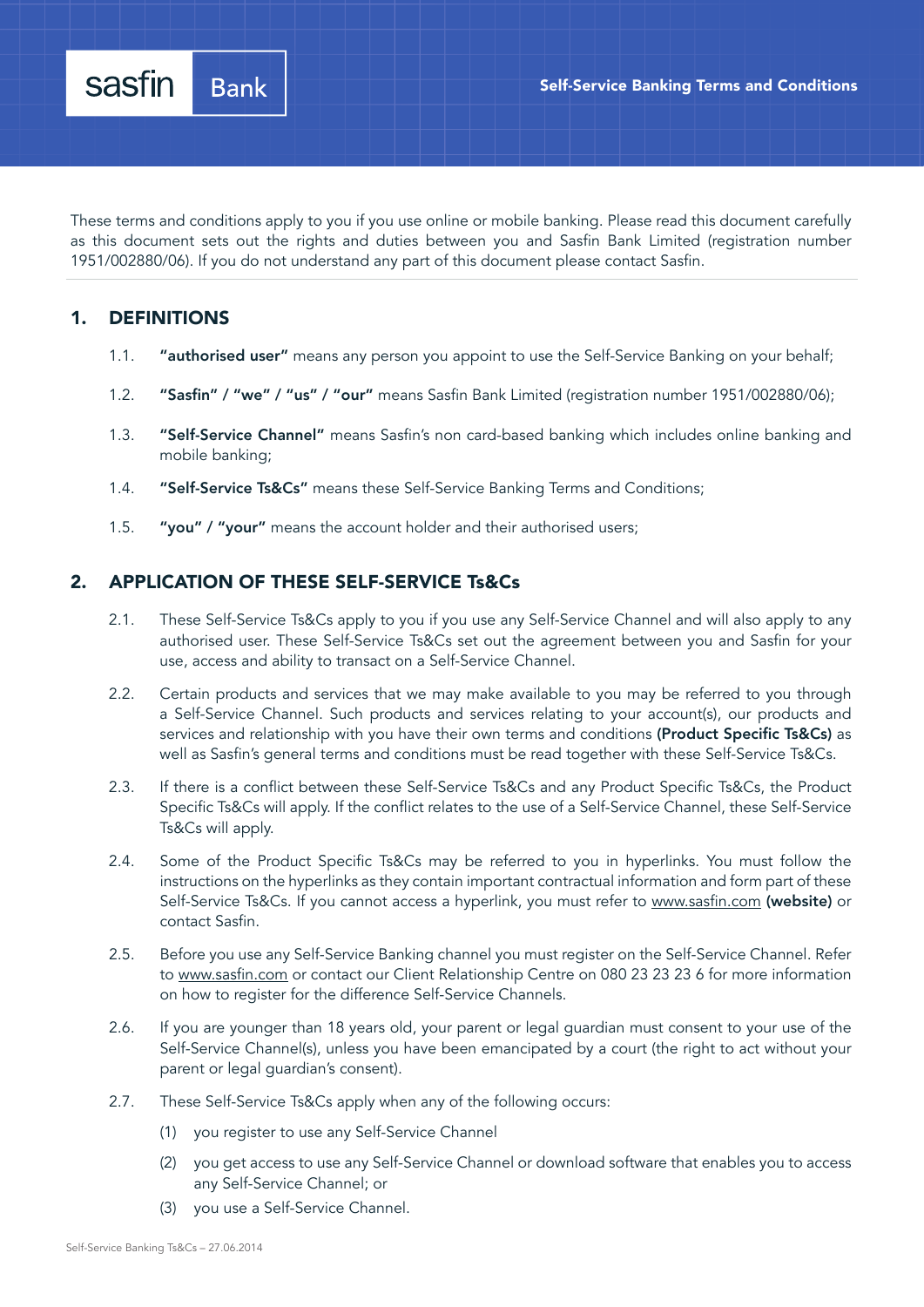2.8. By registering to a Self-Service Channel, you will be allowed to access your account and transact within the transaction limits.

### 3. ACCESS

- 3.1. You must have the necessary hardware, software and access to third party communication services to access the Self-Service Channels.
- 3.2. To access online banking, you need to have access to a computer that has access to the internet and the applicable internet browser software.
- 3.3. To access mobile banking, you need to be activated via your mobile and to have an activate account with a mobile network provider.
- 3.4. You will be responsible for sourcing and maintaining, at your expense, any hardware, software, mobile, network (such as internet access), wireless and/or data services and any upgrades required for you to success any Self-Service Channel.
- 3.5. Failure to use the recommended hardware and software may result in a Self-Service Channel not being available or not operating properly and may also expose you to greater security risk. Sasfin shall not be liable for any error or delay that may arise due to your equipment, software or service providers and/or if you are unable to access a Self-Service Channel because of your equipment, software and/or service providers.
- 3.6. If you have any problems with connection or hardware or software, you must resolve the problem with your service provider.
- 3.7. We shall not be liable for any loss or damage incurred by you or any third party as a result of any of the following events:
	- (1) Malfunction or defect on the hardware and/or software, which may include the internet, used by you to access the Self-Service Channel(s);
	- (2) Any act or failure to act by a service provider, which may include a mobile provider, network provider or host provider.
- 3.8. For your security, when you register on Sasfin's website you will be asked to start with a username and password. These will be your access information whenever you want to login to a Self-Service Channel, which may include a personal identification number (PIN).
- 3.9. Once you are registered, you will need the correct access information for us to verify your identity or take such steps acceptable to us to verify your identity in order to login to a Self-Service Channel.
- 3.10. Once you have successfully logged into any Self-Service Channel, all electronic communications sent to us or created by you will be treated as valid, authentic and legally binding on you as if you have signed a written communication. We reserve the right not to act on any instruction received from you or to cancel your access (temporarily or permanently) if we are unable to verify your identity or if you enter the wrong access information.
- 3.11. We will act on and accept all instructions and/or transactions done after you successfully login to a Self-Service Channel as if done by you or your authorised user even if the instruction and/or transaction occurred without your knowledge, consent or authority.
- 3.12. You are not permitted to access any Self-Service Channel using someone else's access information or personal information.
- 3.13. If you use mobile banking, you agree that we may obtain your mobile number from your network provider. We may, but are not obliged to, use your mobile number to identify you.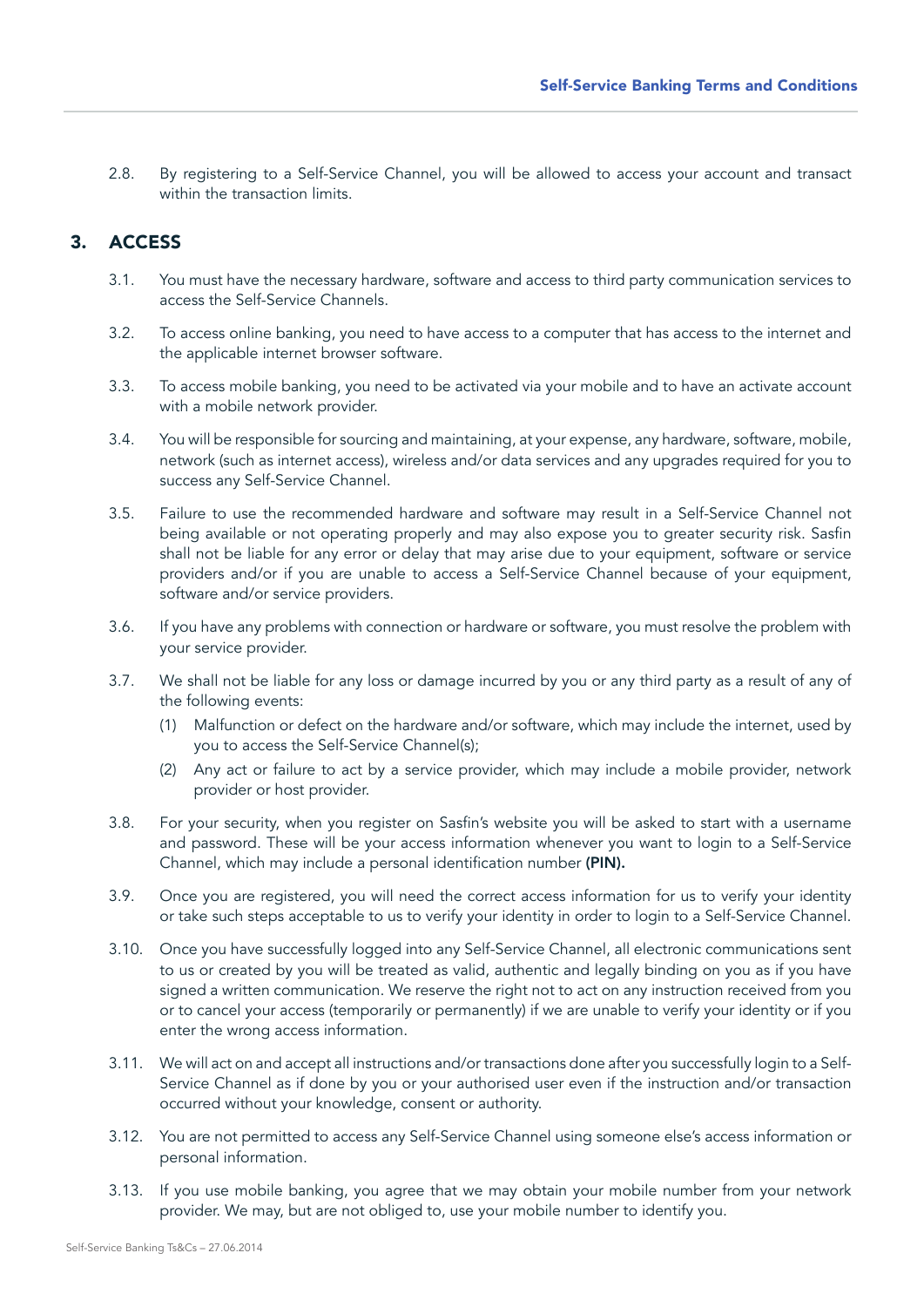3.14. Once you log into one Self-Service Channel, you may be able to access and view other accounts without the need to log in. Authorised users will have the same access.

## 4. PROTECTING YOUR ACCESS INFORMATION

- 4.1. You must keep your access information secret and must not allow anybody to use your access information. You must never give or show any person, including an employee or representative of Sasfin, your access information. You must not respond to phishing. Phishing happens when a sender tricks you into sending them your secret and access information. The sender will send a request to you by email or sms or social media or instant messaging to enter or confirm your access information. Sasfin will never ask you to give it your secret information in any communication, including over the telephone. If you respond to phishing messages and lose money as a result, Sasfin will not refund you.
- 4.2. You must take all reasonable precautions to prevent unauthorised access to your account and to access a Self-Service Channel using your access information. We recommend the use of our notification service which allows you to monitor all transactions on your account.
- 4.3. If you receive suspicious communications call Sasfin's Client Relationship Centre on 080 23 23 23 6 for immediate action or send an email to customerservice@sasfin.com. Your email must include your name and contact details for us to contact you in need.
- 4.4. For your security, you must not keep your access information together with your cards or banking documents. For example, do not store your PIN on or with your mobile or computer. You should memorise your access information.
- 4.5. You play an important role in protecting yourself against fraud and must remain vigilant in following security tips that we may provide you from time to time. You must log off from the relevant Self-Service Channel when you have finished transacting. We recommend that you do not use internet cafes or other public communication facilities to access a Self-Service Channel.
- 4.6. Information sent over an unsecured link or communication system can be monitored, intercepted or accessed illegally. While we take all reasonable steps to ensure that your information is safe, you need to understand that these risks exist and may occur. You must read our security tips published on the website from time to time to assist you to mitigate security risks.
- 4.7. If you suspect or know that your access information or device which you use to access a Self-Service Channel (such as your mobile) has been lost or stolen or may be used without your permission, you must immediately contact our Client Relationship Centre on 080 23 23 23 6 to cancel your access codes or to notify us if your mobile is lost, stolen or may be used without your permission in order for us to cancel your access information.
- 4.8. After we have cancelled your access information, no transactions can be done from that date. We may be able to temporarily stop or reverse instructions and transactions which we have received but which have not yet been processed before your access information was cancelled, if possible. *Please note: while we will use our best endeavours to stop or reverse instructions and/or transactions received but not yet processed, we cannot guarantee that this will be done.*
- 4.9. If there is a dispute about whether or when you notified us to cancel your access information, it will be your responsibility to prove how and when you gave us such notice to cancel your access information. For this reason you must keep all reference numbers we give you when you cancel your access information.
- 4.10. Once your access information has been cancelled, you will not be able to access or transact on your account. You will need to reset your access information in order for you to resume sending us instructions or resume transactions on a Self-Service Channel.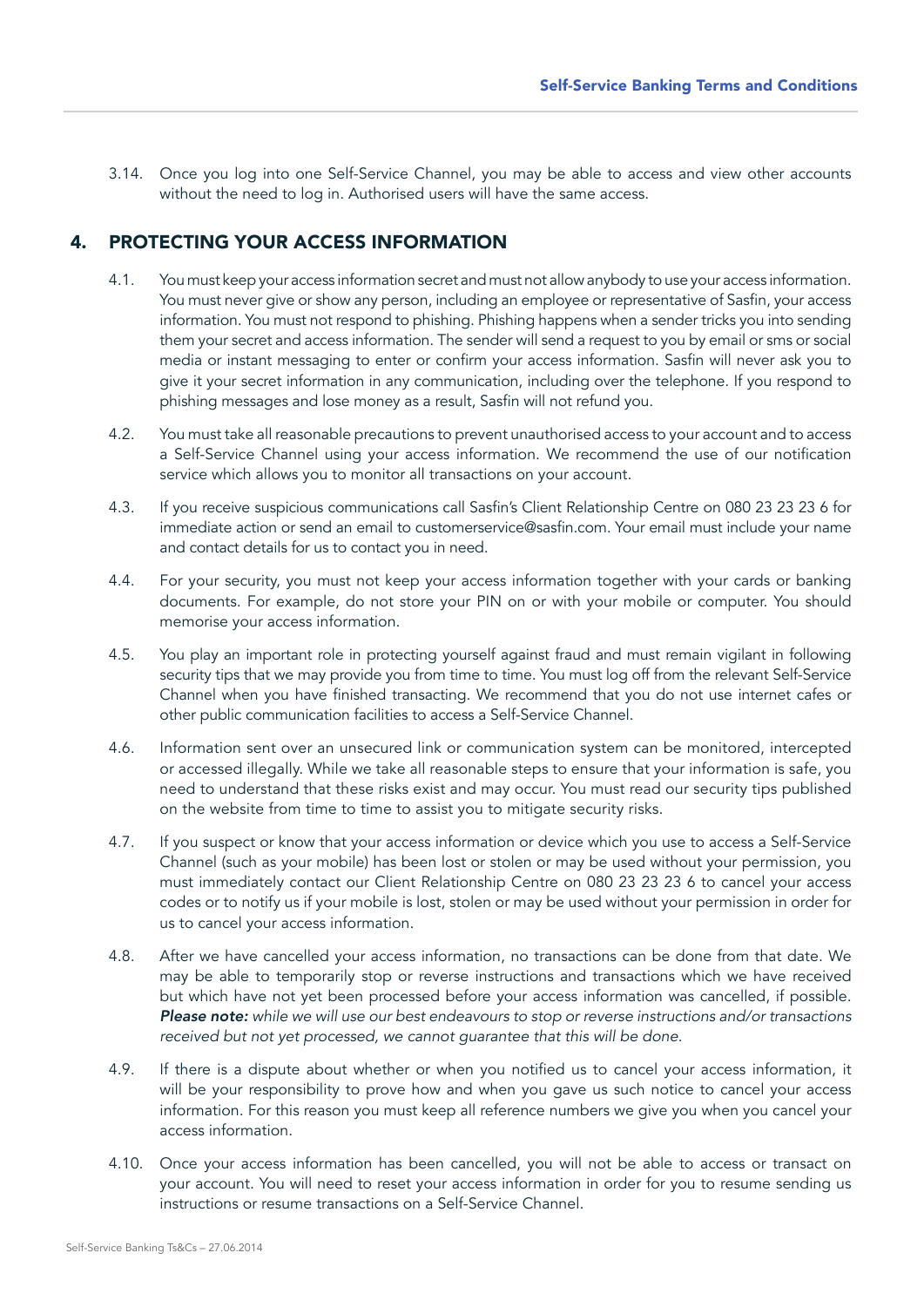4.11. We reserve our rights to block your access to any Self-Service Channel at any time to maintain or restore security if we reasonably believe that your access information has been or may be obtained or used by an unauthorised person.

### 5. AUTHORISED USERS

- 5.1. By allowing an authorised user to access and/or transact on your account using any Self-Service Channel, you give that person the authority to act as your agent. Any act or omission (failure to act) of the authorised user will be considered to be an act or omission of yours.
- 5.2. Once you have given your permission to an authorised user to access and transact on your account, you must notify us in writing of who your authorised user is and what rights you gave the authorised user. You must supply us with the necessary documentation and information that we require in order for your authorised user to access and transact on your account. We will rely on information provided by you about your authorised user and will not verify any such information. You hereby indemnify and hold us harmless for any loss, damage suffered by you or claims against Sasfin as a result of you giving permission to an authorised user to access and transact on your account(s).
- 5.3. Your authorised user will be bound by these Self-Service Ts&Cs. You warrant that any person who becomes your authorised user has the necessary legal capacity to be bound by these Self-Service Ts&Cs and will be made aware of these Self-Service Ts&Cs by you. You shall be liable for any loss or damage suffered by Sasfin as a result of any act or lack of action by your authorised user.
- 5.4. You can change or cancel the rights of your authorised users at any time on the website after you have logged in to the appropriate Self-Service Channel. You may also notify us when any rights of an authorised user must be changed or cancelled by completing and signing the required form(s), for us to change or cancel the authorised user's rights for you. Any cancellation to an authorised user's access rights to your account(s) will only be effective after you receive confirmation of the changed or cancelled rights from us.
- 5.5. When an authorised user is no longer allowed to transact on your behalf or on any of your account(s), you have the right to demand that they return physical devices, such as cards, to enable them to transact. You must notify us, in writing, when your authorised user's access rights must be cancelled. Any card given to the authorised user to transact on your behalf must be destroyed or returned to us. For your security, the authorised user's access information must be cancelled. Any new authorised user(s) will be given new access information.

## 6. TRANSACTIONS ON SELF-SERVICE CHANNELS

- 6.1. We will act on all instructions received from you or your authorised user if you have successfully logged in to a Self-Service Channel using your access information, where required. For your security, we may request you to verify further information in order for us to act on your instruction.
- 6.2. You are responsible for ensuring that all instructions from you or your authorised users are correct and complete when you transact. Unfortunately we cannot and do not verify any information relating to a transaction which may include the identity or bank account details of the person/ entity which you intend to pay. We will not be responsible to the person/entity you pay or for any loss or damage suffered by you because we received incorrect or incomplete information. We are also not responsible if you do not complete an instruction or if you do not follow our instructions when transacting.
- 6.3. Certain transactions cannot be reversed or stopped once you send them to us, for example on prepaid products.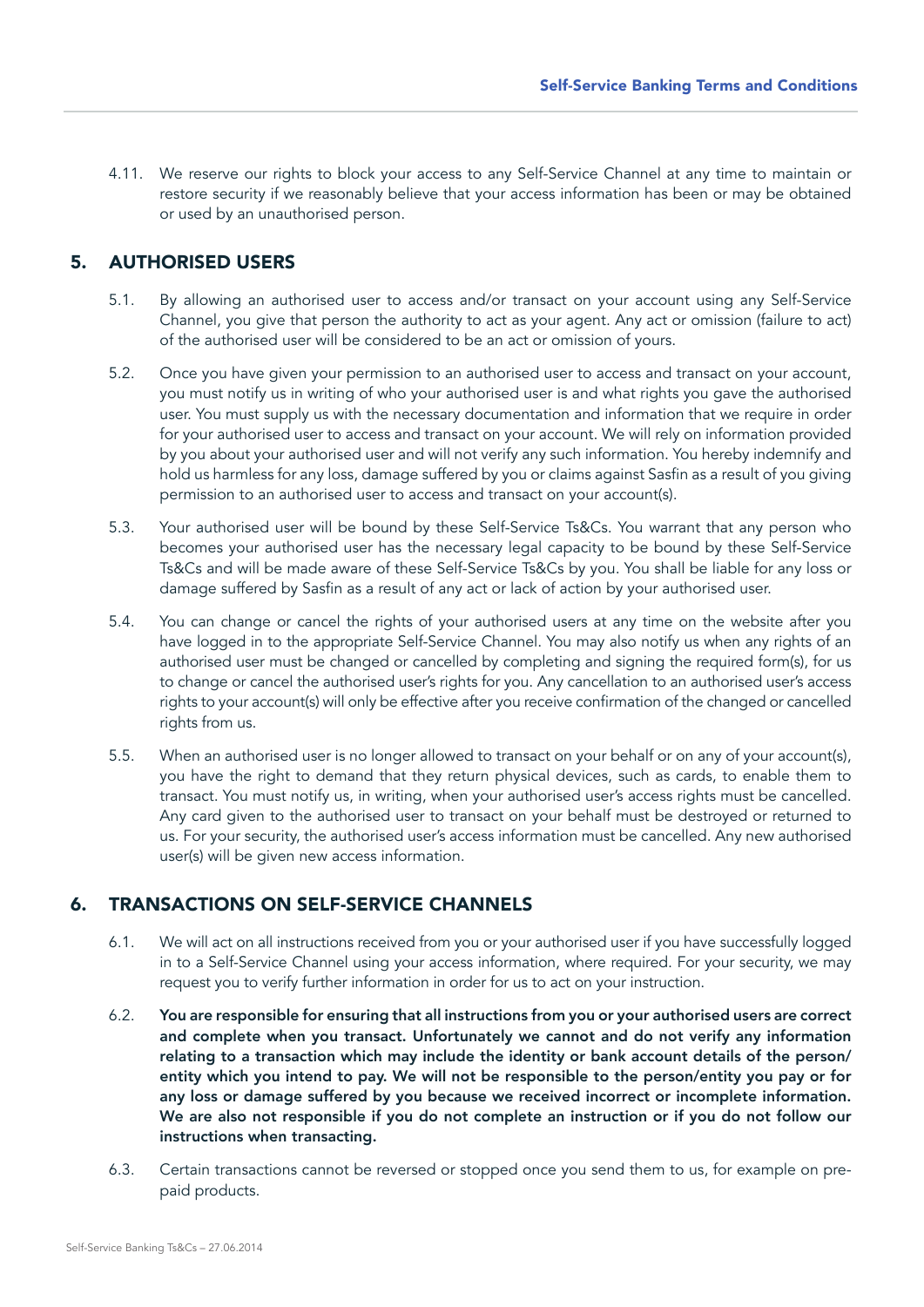- 6.4. It can take up to 2 (two) business days for money to reach the person/entity you are trying to pay using a Self-Service Channel, such as EFT (electronic funds transfer). Please contact us to check the turnaround times and check the guidelines and notices we may publish on a Self-Service Channel from time to time, especially if your payment is urgent.
- 6.5. A transaction is only received by us when we confirm receipt of that specific instruction or have acted on those instructions, whichever happens first. You must not assume that we have received an instruction from you. An automated message to an instruction is not confirmation or a response to your instruction. If you are unsure about whether your transaction has been sent or received or processed you must contact us to confirm this before you submit another instruction for the same transaction as this may result in the same transaction being processed twice. You will be responsible for any duplicated transactions.

### 7. TRANSACTION LIMITS

- 7.1. You must have sufficient money in your account or credit in your overdraft facility in order for us to carry out any instructions from you, including instructions to pay a third party or transfer money between your accounts.
- 7.2. There are transaction limits on certain transactions done on the Self-Service Channels for your protection. These limits apply to your account(s) whether set by you, your authorised user of if applicable to the relevant Self-Service Channel. If you have exceeded your transaction limit, you will not be able to transact on your account(s) and we will not be able to carry out any instruction from you for the amount that exceeds the transaction limit or if the transaction results in you exceeding your transaction limit.
- 7.3. You must find out what your transaction limit is for each Self-Service Channel. If you wish to increase or decrease your transaction limit, you must contact us to do so. We cannot guarantee that your transaction limit on any account will be increased or decreased as you requested.

#### 8. FEES

- 8.1. A fee may be charged for your use of a Self-Service Channel, and such fee includes a transaction fee for transactions on any Self-Service Channel. The fees will be debited from your account. If you do not pay these fees, Sasfin may refuse to give you access to any Self-Service Channel(s).
- 8.2. We may vary fees from time to time and will notify you of any changes to the fees.
- 8.3. For more information about Self-Service Channel fees, refer to the pricing guide on the website or contact Sasfin directly for a copy.

## 9. PRIVACY

We respect your privacy and have privacy policies that regulate how we use, process, deal with, share and store your information. For more information please read our privacy policy, which forms part of these Self-Service Ts&Cs. Where we make use of third party technology service providers, we undertake to endeavour to ensure that they will adhere to the privacy policies.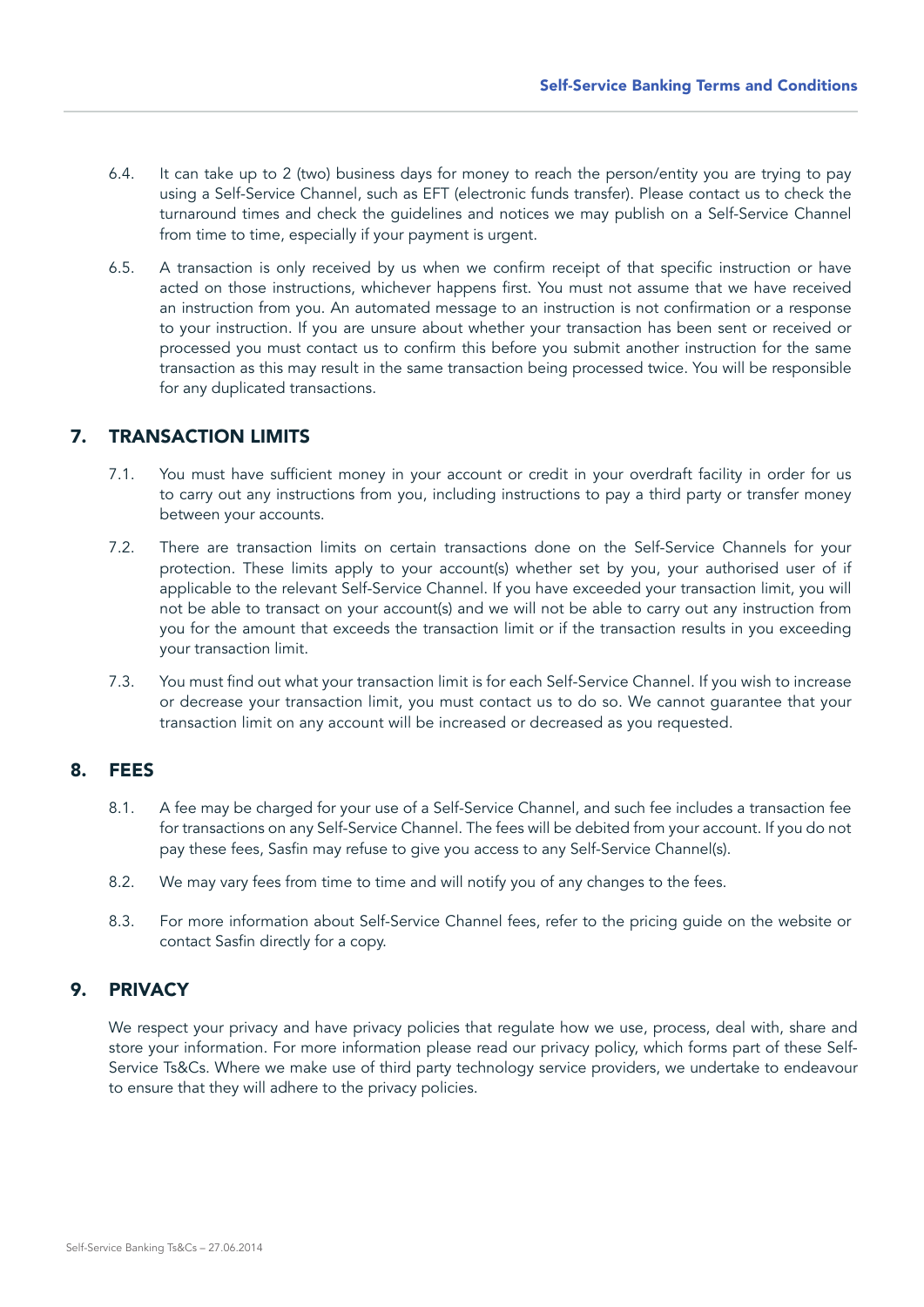#### 10. MARKETING

- 10.1. Certain products and services may be made available to you on the Self-Service Channels. All material provided to you on any Self-Service Channel is for information purposes only and an invitation for you to increase or enhance your products and services with us. Nothing in the Self-Service Channel is given as advice or constitutes an offer for you to buy or sell something or to enter into any transaction.
- 10.2. Should you wish to take up any product or service made available to you on a Self-Service Channel, you must follow the instructions for the specific product or service. Alternatively, you may contact us for further information.
- 10.3. You agree that we may send you information about the Self-Service Channels or these Self-Service Ts&Cs by any means, which may include publishing a notice on the Self-Service Channel or by electronic means such as sms or email.

## 11. MAINTENANCE

At certain times, some or all Self-Service Channels may not be available due to routine maintenance or repairs or because of technical failure or problems, circumstances beyond our control, such as electricity outages or the unavailability of any telecommunication network. We will try to give you prior notice of any interruptions to but cannot guarantee that such notice will be given to you.

#### 12. SELF-SERVICE CHANNELS

- 12.1. Self-Service Channels and/or services provided on any Self-Service Channel may be stopped or suspended (temporarily or permanently) at any time by us for any reason, which may include:
	- (1) Use of a Self-Service Channel contrary to these Self-Service Ts&Cs;
	- (2) We believe or suspect that your use or access to a Self-Service Channel is negligent, illegal or fraudulent;
	- (3) We believe that the security of the Self-Service Channel(s) may be compromised.
- 12.2. Should we stop making a Self-Service Channel or product or service available, we will notify you of this within reasonable time of the changes being made by posting such notice on our website. You agree that notices published on our website or sent to you by email or sms or post will be sufficient notice to you.
- 12.3. You will be considered to have accepted any changes to your account settings made through or to Self-Service Channels unless you notify us of your objection within 7 (seven) days of receiving notice from us of the change.
- 12.4. Sasfin may publish guidelines relating to any Self-Service Channel to ensure that the Self-Service Channel works correctly. You must familiarise yourself with these guidelines as it will assist you properly use the Self-Service Channel.

### 13. THIRD PARTY

13.1. We may allow third party websites, content, products and/or services of third parties (collectively "third party content") to be provided to you on a Self-Service Channel. Despite making such third party content available to you, we do not endorse or recommend any third party product or services. Terms and conditions may apply to third party content and will be an agreement between you and the third party. Such agreement with the third party has no bearing on your duties in terms of these Self-Service Ts&Cs.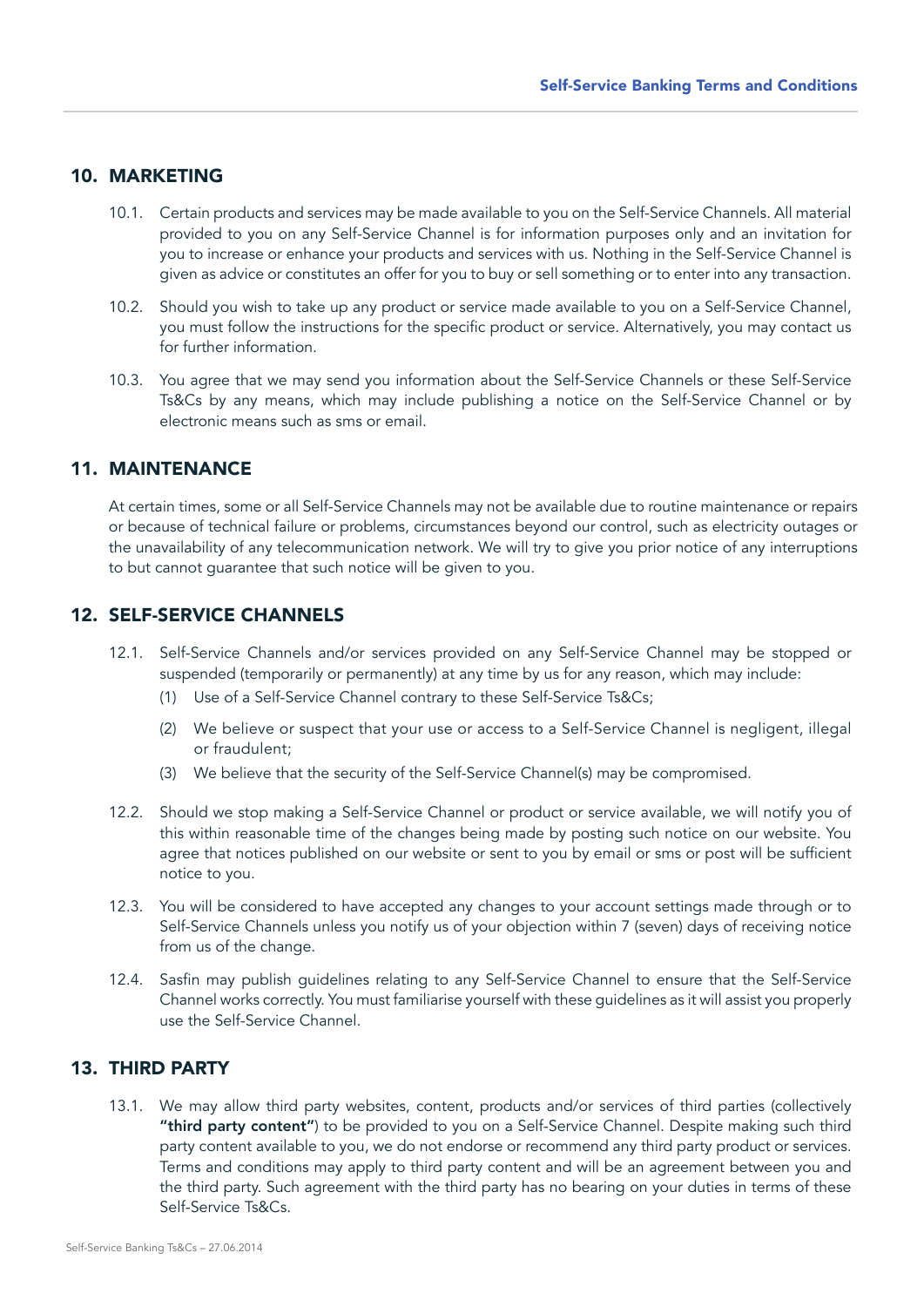- 13.2. If you decide to make use of such third party content, you are solely responsible for, and take all risk associated with, such use. All disputes between you and a third party in respect of third party content shall not involve us as we bear no liability or responsibility for such third party and/or third party content. Therefore, we are not responsible to you for any loss or damage, directly or indirectly, that you may suffer as a result of you using third party content. You hereby indemnify us and hold us harmless for any loss or damage you may suffer or cause in this regard.
- 13.3. From time to time, we may make third party software or applications available for you to download via the Self-Service Channel. If you choose to download such software/applications, you do so at your own risk and will be bound by any license terms associated with such software/application. We give no express or implied warranty about the software/application. You hereby indemnify us and hold us harmless against any loss or damage you may suffer as a result of you downloading the software/ application or if you breach the license conditions.

#### 14. SASFIN'S OBLIGATION

- 14.1. Sasfin undertakes to ensure to the best of its ability that the Self-Service Channels are provided to you in a secure and reliable manner. We shall take all reasonable steps to try to prevent harm and loss to you. We take no responsibility in any loss or damage suffered by you, whether it is direct or indirect, due to your use of, inability to use, services and/or the Self-Service Channels. This will not apply where we are found to be negligent.
- 14.2. Sasfin shall not, under any circumstances whatsoever, be held liable for consequential damages, including without limitation, loss of time, loss of production, loss of materials, loss of labour fees, loss of earning or loss of profits, arising, directly or indirectly, due to your use or inability to use the services and/or Self-Service Channel(s).
- 14.3. Sasfin shall not be liable for any loss or damage, unless caused by Sasfin's direct negligence or wilful conduct, for any of the following:
	- (1) any loss or damage which you or any other person may suffer due to unauthorised access, distortion, interception and/or monitoring by any person;
	- (2) any loss or damage which you may suffer if you did not take reasonable steps to safeguard your account, access information and/or follow the steps recommended by us;
	- (3) late or delayed transactions;
	- (4) loss or damage due to unauthorised use of a Self-Service Channel, including where you or your authorised user exceeds their authority;
	- (5) a Self-Service Channel not being available, incorrect, late or lack of payment of any instruction;
	- (6) any errors or delays in communication systems or any other circumstances beyond its control.

### 15. FRAUD / SUSPICIOUS ACTIVITIES

- 15.1 When you become aware of fraud or suspected fraud you must immediately tell us. You must also open a case of fraud at your nearest South African Police Services (SAPS) station.
- 15.2. We will investigate any loss that you suffered due to the alleged fraud or suspected fraud. You must co-operate with us and the SAPS with any such investigation. If we have established that you suffered financial loss as a direct result of fraud we will consider reimbursing you your loss in our sole discretion based on our investigation and the circumstances and if we can verify that you were actively using the notification service and monitoring your account when the fraud occurred.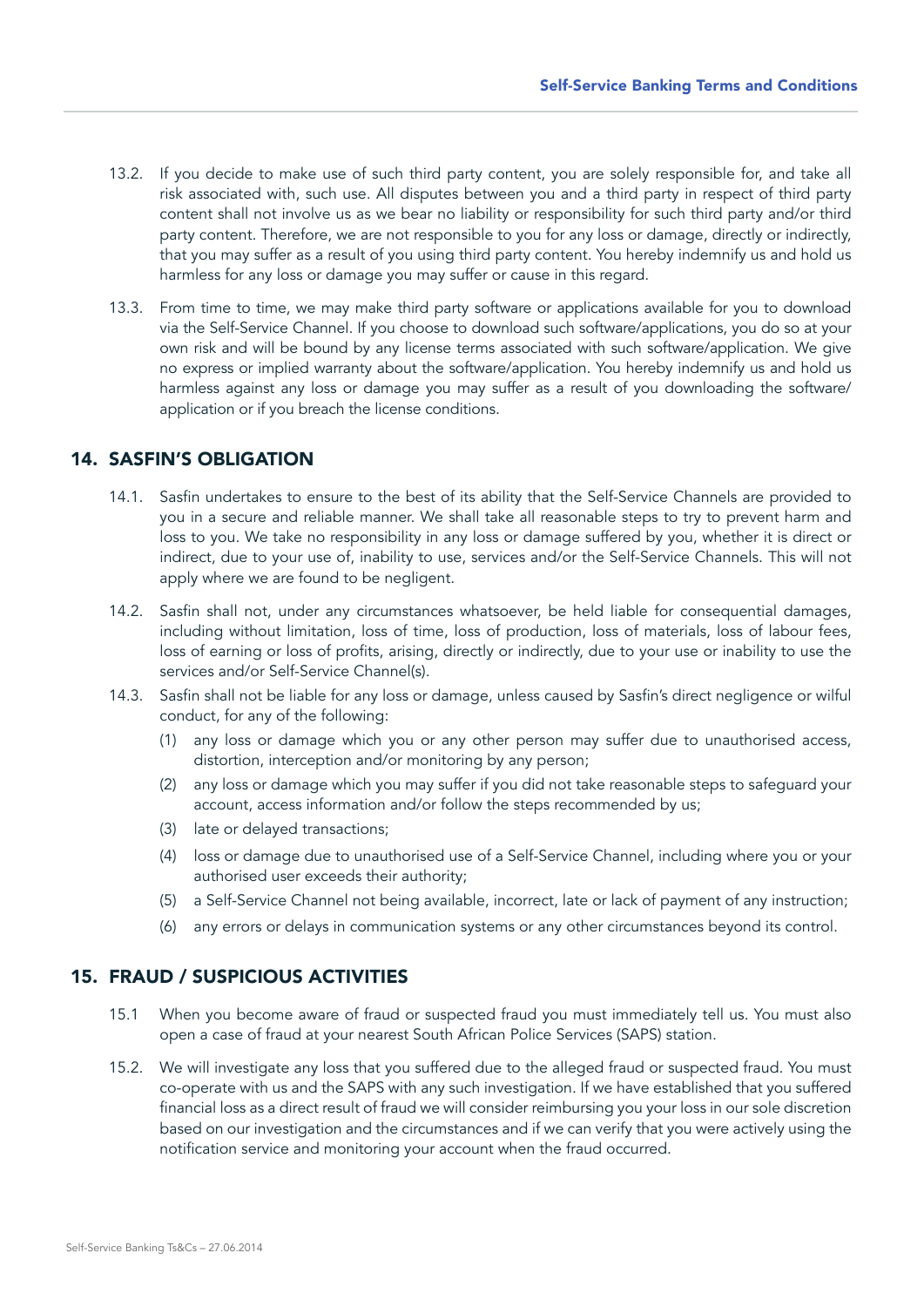### 16. INTELLECTUAL PROPERTY

- 16.1. The contents of the Self-Service Channels, including trademarks, copyright and patents are owned by Sasfin. You may not, without our prior written consent, at any time and under any circumstances whatsoever, use re-produce, display, reverse engineer, copy or use our intellectual property in any manner or permit the use of our intellectual property. Should such consent be granted, you must use the intellectual property in a manner consistent with any terms and conditions laid out by us.
- 16.2. Our right to our intellectual property is absolute. Accordingly, you may not in any way contest the validity of, or prejudice, any of our rights in and to the intellectual property, including our corporate identity.
- 16.3. Nothing shall be interpreted in our conduct by making the Self-Service Channel available to you for use as granting you a license or right to use our intellectual property.

## 17. CANCELLING THIS AGREEMENT

- 17.1. You can cancel this agreement at any time by notifying us in writing that you would like to cancel this agreement.
- 17.2. We can cancel this agreement at any time or cancel your right to use a Self Service Channel after giving you reasonable notice.
- 17.3. We can cancel this agreement or your right to use a Self-Service Channel at any time and without notice if any of the following happens (remember that these events apply to our and your authorised user):
	- (1) you commit fraud or we suspect you to have done so;
	- (2) we believe that your behaviour was inappropriate or is or suggests misconduct;
	- (3) you breach this agreement;
	- (4) if your account is closed;
	- (5) if we are required by law to cancel;
	- (6) if you do not use a Self-Service Channel for 6 (six) months or more.
- 17.4. If this agreement is cancelled or your right to use a Self-Service Channel is cancelled and you wish to start using the Self-Service Channel again, you will have to re-register on the relevant Self-Service Channel.
- 17.5. All your instructions received by us before the agreement ends will be carried out provided they do not need to be carried out after the cancellation date. If this agreement is cancelled, you will still be responsible for all transactions, instructions and fees.
- 17.6. *Please Note: cancelling this agreement does not mean that any scheduled payments or recurring services will be cancelled. You are responsible for ensuring that the scheduled payments or recurring services are also cancelled.*

### 18. COMMUNICATIONS

18.1. All communications on the Self-Service Channel(s) will be considered to be sent at the time shown on the communication or according to our transmission record.